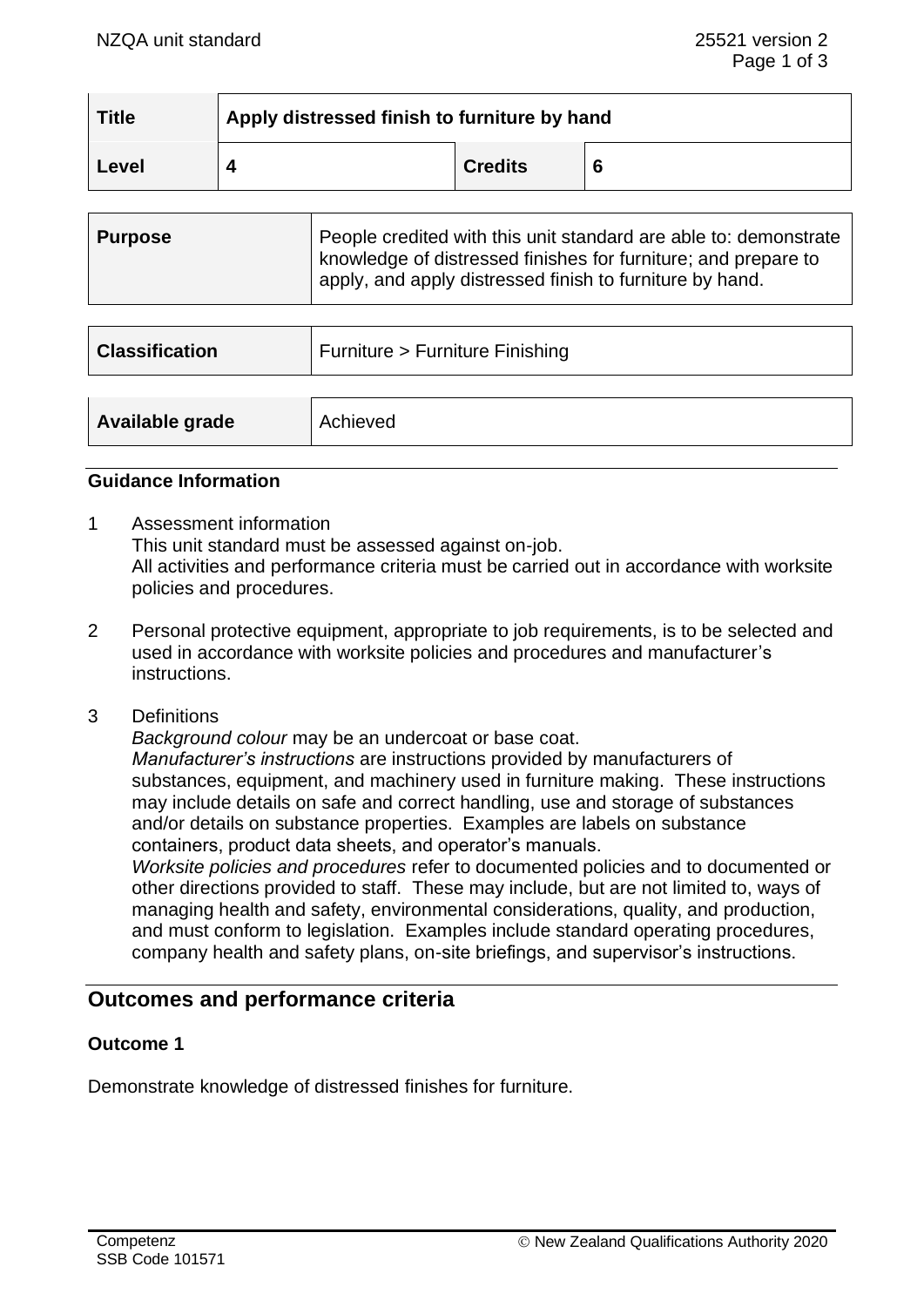## **Performance criteria**

- 1.1 The steps involved in distressing are explained in terms of their purpose, and at least one method of application is identified for each.
	- Range background colour, second colour coat, partial removal of second colour coat, apply distressed effect, apply clear coat.

### **Outcome 2**

Prepare to apply distressed finish to furniture by hand.

#### **Performance criteria**

2.1 Job specifications are obtained and interpreted.

Range furniture or surfaces to be finished, type of finish.

- 2.2 Tools and equipment are selected in accordance with job specifications.
- 2.3 Sample finish is created, and client's approval is gained before carrying out the finishing.
- 2.4 Furniture surfaces are prepared in accordance with job specifications.

#### **Outcome 3**

Apply distressed finish to furniture by hand.

#### **Performance criteria**

- 3.1 Colours are selected and mixed to achieve the desired background colour in accordance with job specifications.
- 3.2 Background colour is applied to the surfaces to be finished in accordance with job specifications.
- 3.3 Colour or colours for distressed effect are selected and mixed in accordance with job specifications.
- 3.4 Second colour coat is applied in accordance with job specifications.
- 3.5 Second colour coat is left to dry.
- 3.6 Edges are sanded to expose background colour in accordance with job specifications.
- 3.7 Clear coat is selected and applied to protect surfaces in accordance with job specifications.
- 3.8 Equipment and work area are left clean, clear, and safe and used rags are disposed of.